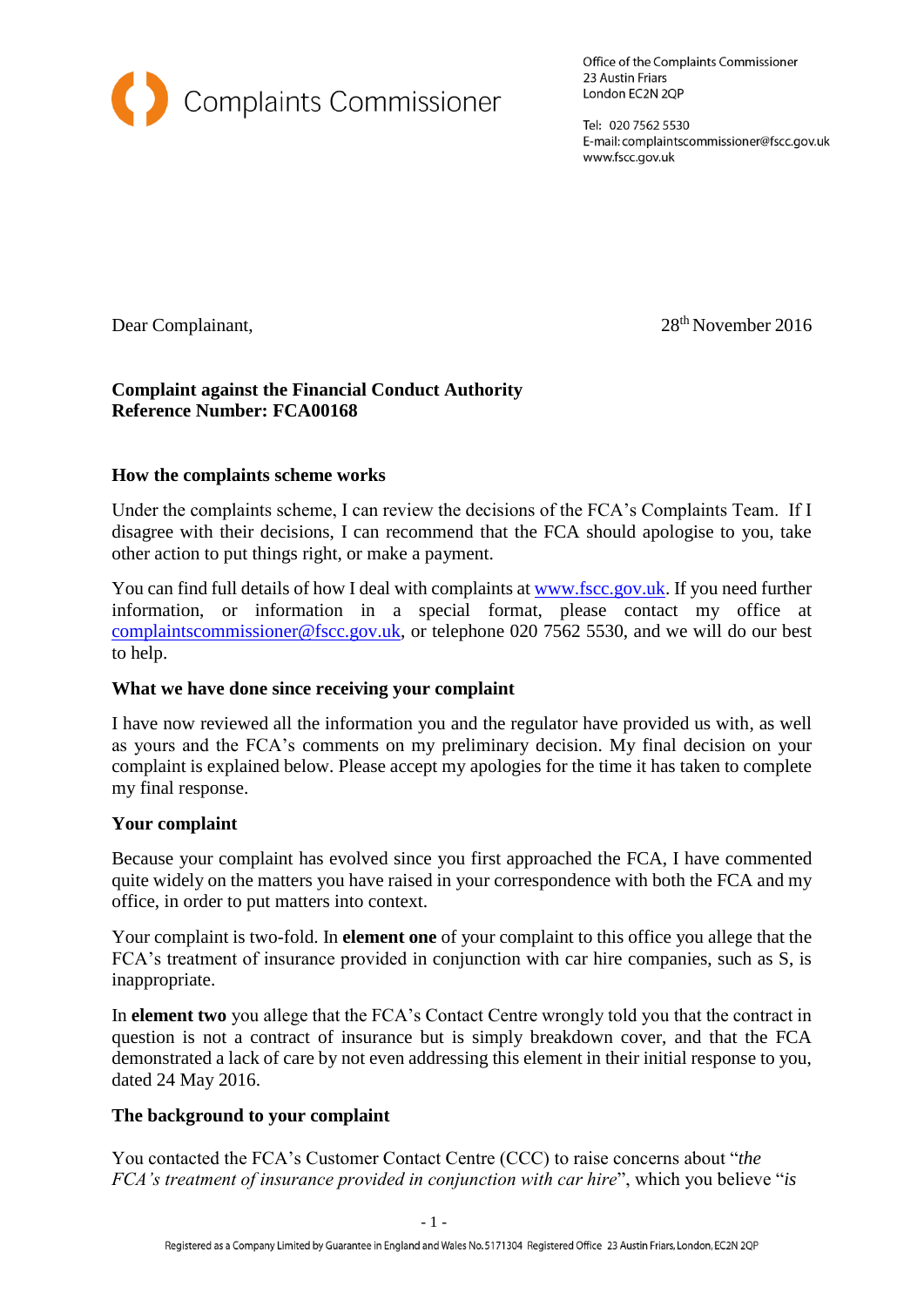*inappropriate*". You requested that the FCA review its position on this topic and report back to you either changing their view or with an explanation as to why they believed their view to be correct. Following a number of telephone conversations and you providing further information by email, the CCC wrote to you on 6<sup>th</sup> April 2016, stating that "*From the information you have provided I cannot see that this is a contract of insurance. Fleet insurance has been taken out by S and you have benefited from the policy as a third party*".

The CCC also advised you that the FCA was not able to engage in individual disputes and that while they had forwarded the information you provided to the relevant teams within the FCA, they were not likely to be able to provide you with feedback about what would be done with this information. They also advised you to seek independent legal advice in relation to your personal circumstances and the dispute with the car hire firm.

You were not satisfied with this response and made a complaint. The FCA's complaints team excluded your complaint by virtue of paragraph 1.1 of the Complaints Scheme, stating that it fell outside of their remit, although they did provide you with some information about how they assess whether a particular activity is a regulated one in relation to the sale of contracts of insurance. You then referred the matter to me.

# **My findings**

# **Element one**

Having reviewed all the correspondence and the details of your complaint, I find that the FCA excluded this element on the grounds that it relates to the performance of their legislative functions, as set out in paragraph 1.2, 1.2 and 3.4 c) of the Complaints Scheme. I am not upholding this element of your complaint because it is not my role to define whether an activity is a regulated activity requiring a firm to be authorised by the FCA or, if such an activity is done alongside their main line of business, not something that meets the definition set out in s19 of the Financial Services and Markets Act 2000 (FSMA).

I have found, however, that the Complaints Team did not provide all the information available to them to the FCA legal team in the first instance. We therefore requested that all the relevant information, including the documents you had provided, was forwarded to the legal team and that they provide you with as much explanation about their rationale for their decision as allowed under the Financial Services and Markets Act 2000 (FSMA). I note from their second decision letter, dated 22nd July 2016, that they did provide a more considered response and general information about how they evaluate what falls within the FCA's remit and what does not.

I note your comments about why you strongly believe the matter you are complaining about is in fact a regulated activity, as defined by FSMA, and why you believe that car hire firms, such as S, should be regulated by the FCA. However, the interpretation of FSMA and its subordinate legislation, while often undertaken by the FCA in its day-to-day work regulating the financial services industry, is ultimately a matter for the courts to determine and is outside the remit of this Scheme.

I would also add that I requested further information about the FCA's view on all the information you provided, including your email dated 7th August 2016. The FCA provided you with some generic information about how they determine what is a contract of insurance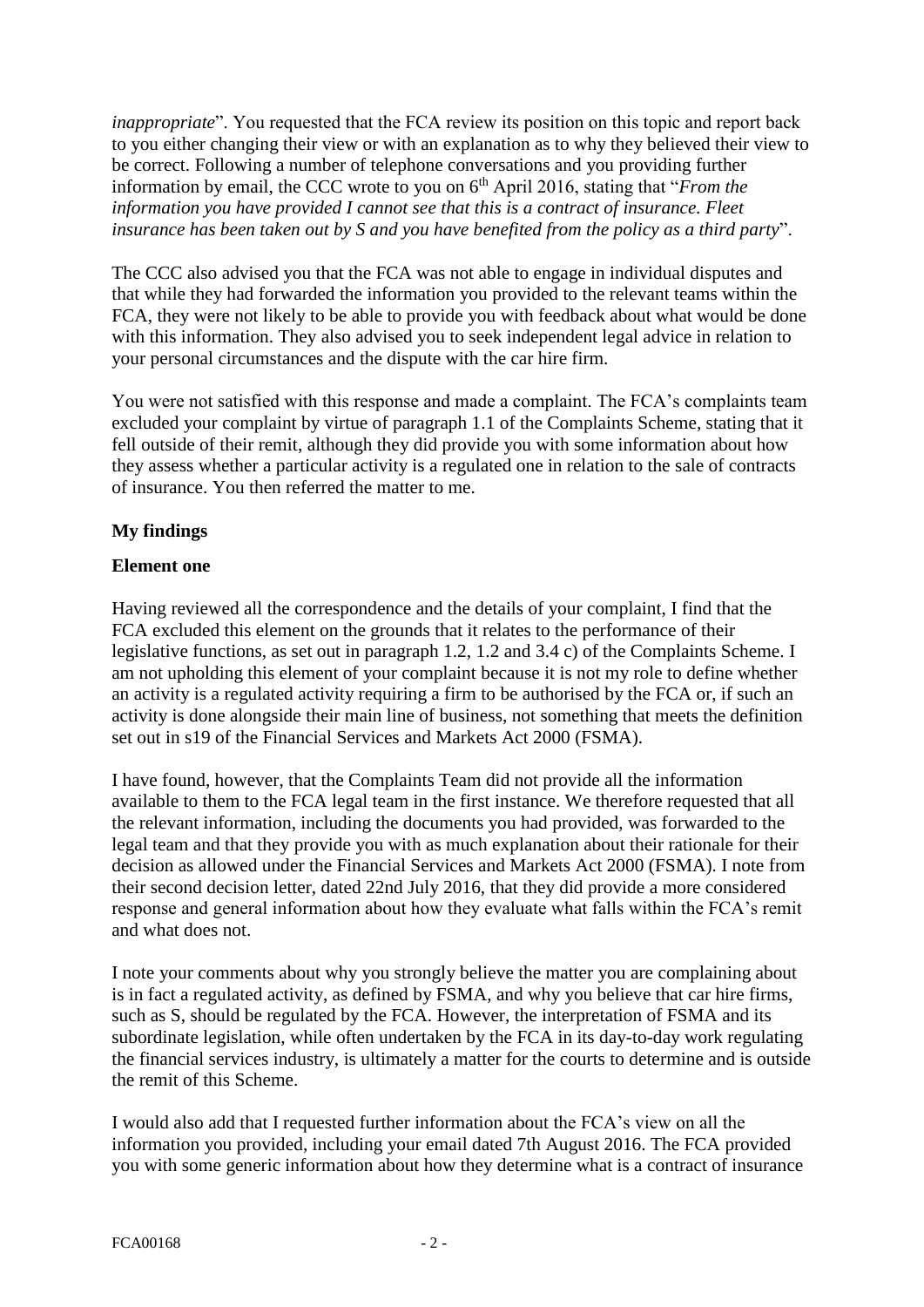and which activities fall under the definition of regulated activities, but did not go into details in relation to your concerns. Unfortunately, due to confidentiality restrictions, I am unable to disclose details of the information I have received from the FCA and what specific steps they are taking. I can, however, assure you that your points are being considered. I am bound by the legislation to uphold confidentiality, though I recognise that this must be frustrating for you.

## **Element two**

Having reviewed the second element of your complaint, it is apparent that you only complained about the email correspondence with the CCC and not the telephone calls. I find that the Complaints Team, in their original response to you, dated 24th May 2016, failed to address your concern that you were incorrectly advised by the CCC that the contract you are concerned about is not a contract of insurance.

Furthermore, having reconsidered the complaint at my request, the Complaints Team only addressed your dealings with the CCC over the telephone and not the email you specifically mentioned. This was not thorough enough, and I uphold this element of your complaint. The FCA should have acknowledged that the information contained in the email dated 4th April 2016 was incorrect, should have apologised for this and ensured that the person who gave what appears to be advice outside of his remit and competence is provided feedback to ensure that this does not happen again.

## **Conclusion**

I do not uphold **element one** of your complaint, but find that the Complaints Team should have ensured that they had forwarded all the information provided by you to the relevant teams when seeking to establish how to progress your complaint.

I also believe that it should have been made very clear to you from the beginning that even if the FCA found that the kind of product you were sold by your car hire company was in fact a contract of insurance that falls within their remit and that the firm should be regulated for selling these products, this would not change the fact that you were not able to complain to the Financial Ombudsman Service (FOS) about your particular circumstances. This is because at the time you made this agreement, the firm was not regulated and the FOS would still not be able to look at your complaint. Simply stating that the FCA is not able to assist with individual disputes was not sufficient in these circumstances.

I partially uphold **element two** of your complaint because you were given incorrect information by the CCC. The Complaints Team then failed to address your complaint in the first instance and dealt with the wrong issue in the second. I recommend that the FCA apologises for the inconvenience caused by this and takes steps to ensure that when there is doubt in their mind about which complaint points need addressing, they take extra steps to verify the wishes of the complainant.